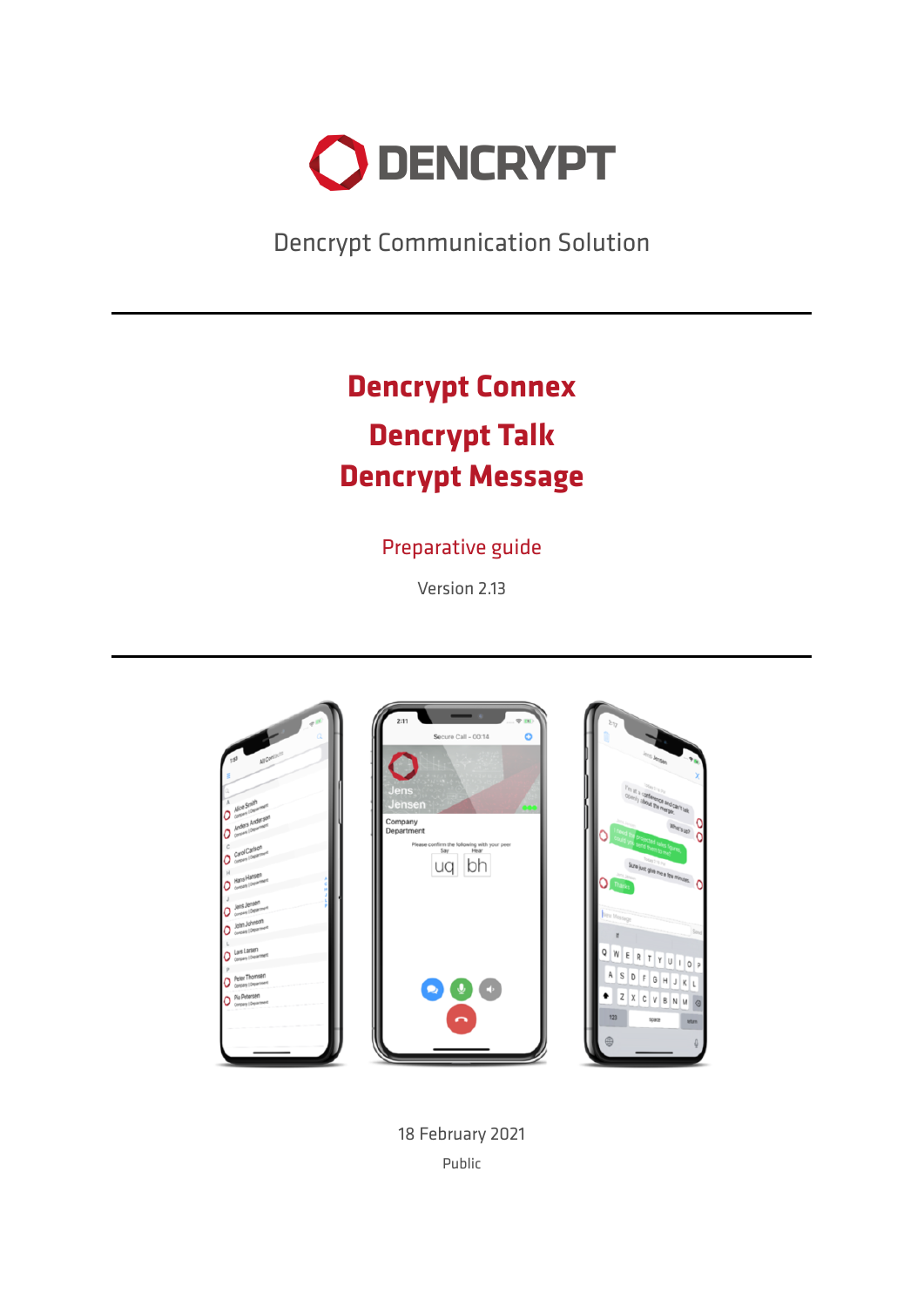# **Contents**

| 1  |                                                  | <b>Product versions</b><br>$\overline{2}$                                                                                                                                                                                      |                |  |  |  |  |
|----|--------------------------------------------------|--------------------------------------------------------------------------------------------------------------------------------------------------------------------------------------------------------------------------------|----------------|--|--|--|--|
| 2  |                                                  | Introduction<br>2                                                                                                                                                                                                              |                |  |  |  |  |
| з. |                                                  | <b>Security instructions</b><br>2                                                                                                                                                                                              |                |  |  |  |  |
| 4  | <b>Deliverables</b><br>$\overline{\mathbf{z}}$   |                                                                                                                                                                                                                                |                |  |  |  |  |
| 5  | <b>Receiving documentation</b><br>3              |                                                                                                                                                                                                                                |                |  |  |  |  |
| 6  | Receive applications from public app stores<br>4 |                                                                                                                                                                                                                                |                |  |  |  |  |
| 7  |                                                  | Receive applications from a B2B appstore<br>4                                                                                                                                                                                  |                |  |  |  |  |
| 8  |                                                  | Link a Dencrypt application to an MDM                                                                                                                                                                                          |                |  |  |  |  |
|    | 8.1                                              |                                                                                                                                                                                                                                | 4              |  |  |  |  |
|    | 8.2                                              | Receiving a custom application from Apple Business Manager (also assets a contact of a contact                                                                                                                                 | 5              |  |  |  |  |
|    | 8.3                                              |                                                                                                                                                                                                                                | 5              |  |  |  |  |
|    | 8.4                                              | Installation guidelines enterpreterate and contact the contract of the contact of the contact of the contact of the contact of the contact of the contact of the contact of the contact of the contact of the contact of the c | 6              |  |  |  |  |
|    | 8.5                                              |                                                                                                                                                                                                                                | $\overline{7}$ |  |  |  |  |
| 9  | <b>Provisioning</b>                              |                                                                                                                                                                                                                                |                |  |  |  |  |
|    | 9.1                                              |                                                                                                                                                                                                                                | 7              |  |  |  |  |
|    | <b>10 Dencrypt Technical Support</b><br>8        |                                                                                                                                                                                                                                |                |  |  |  |  |
|    | <b>References</b><br>8                           |                                                                                                                                                                                                                                |                |  |  |  |  |
|    | <b>Change History</b>                            |                                                                                                                                                                                                                                |                |  |  |  |  |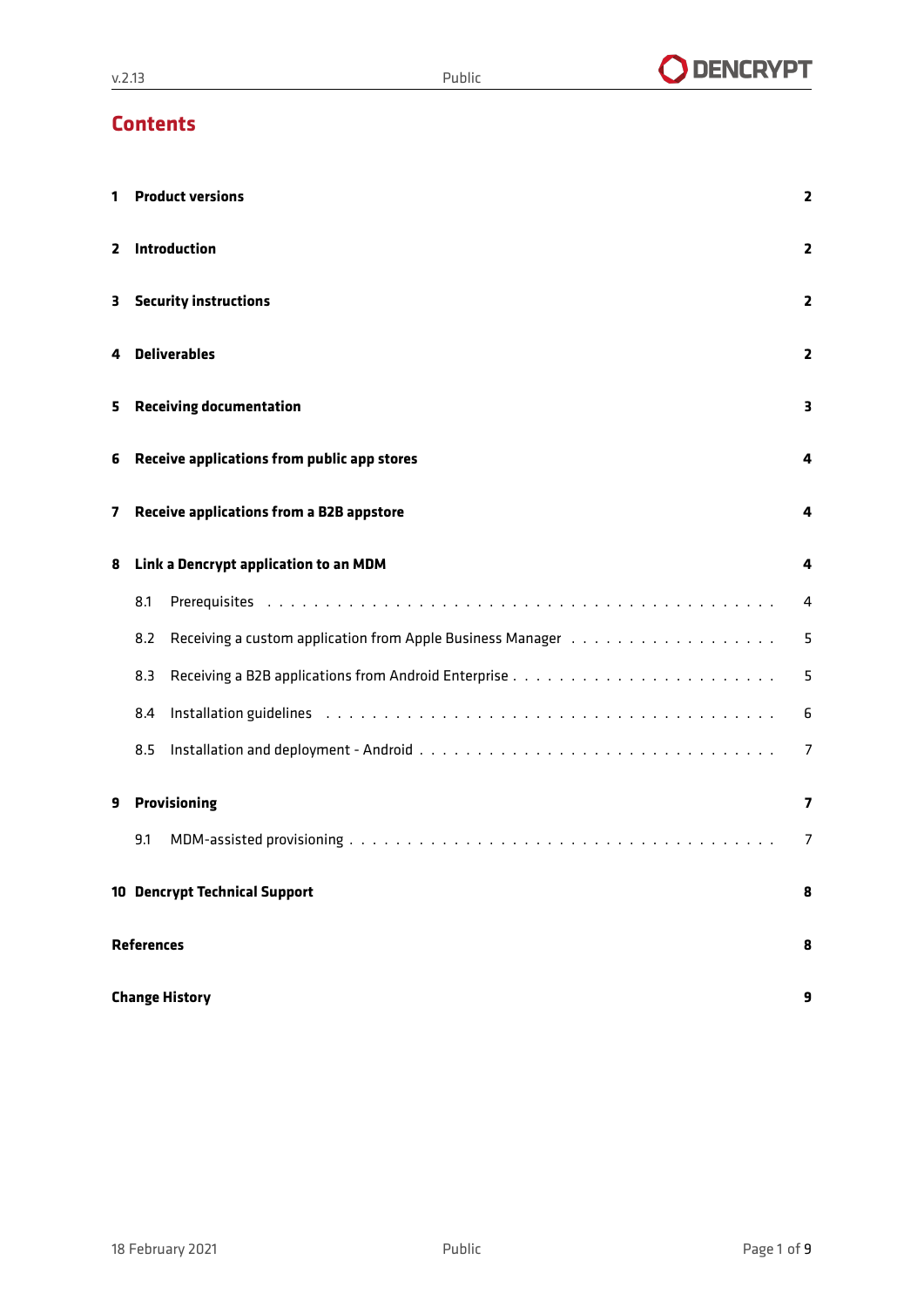### <span id="page-2-0"></span>**1 Product versions**

This document is applicable for:

- Dencrypt Connex v. 6.0 for iOS
- Dencrypt Talk v4.9 for iOS
- Dencrypt Message v1.5 for iOS
- Dencrypt Connex v1.0 for iOS
- Dencrypt Talk v4.3 for Android
- Dencrypt Message v1.5 for Android

### <span id="page-2-1"></span>**2 Introduction**

<span id="page-2-2"></span>This guide is intended for end-users of Dencrypt applications received from public app stores or received via an MDM. It provides instructions on how to receive and install Dencrypt Connex in a secure way.

### **3 Security instructions**

The Dencrypt applications connect to the Dencrypt Server System, which shall:

- be installed and operated in a physically secured IT-environment; be working properly and be operated by trusted and trained personnel only. Please refer to [\[1\]](#page-8-1) for guidance on securing and configuring the IT-environment.
- shall be configured to either:
	- **–** deliver activation links by email for user provisioning using the organisation´s internal mail server, so the emails are delivered in a secure way and the link is not disclosed to any other persons than the intended user, or
	- **–** support MDM-assisted provisioning (section [9.1\)](#page-7-1), where only apps with a pre-installed certificate can connect to the Dencrypt Server System. In this case, activation links can be provided over insecure connections, such as email or SMS.
- ensures that the activation link is one-time and only valid for a limited period.

<span id="page-2-3"></span>For end-user instructions on how to securely operate the Dencrypt applications, refer to the Operational User Guide [\[Receiving documentation](#page-3-0) [5\]](#page-3-0).

# **4 Deliverables**

- Application itself, available from public app store or pushed by an MDM.
- Documentation:
	- **–** Preparative guide: Dencrypt\_Connex\_Preparative\_Guide\_xx\_yy.pdf (this document).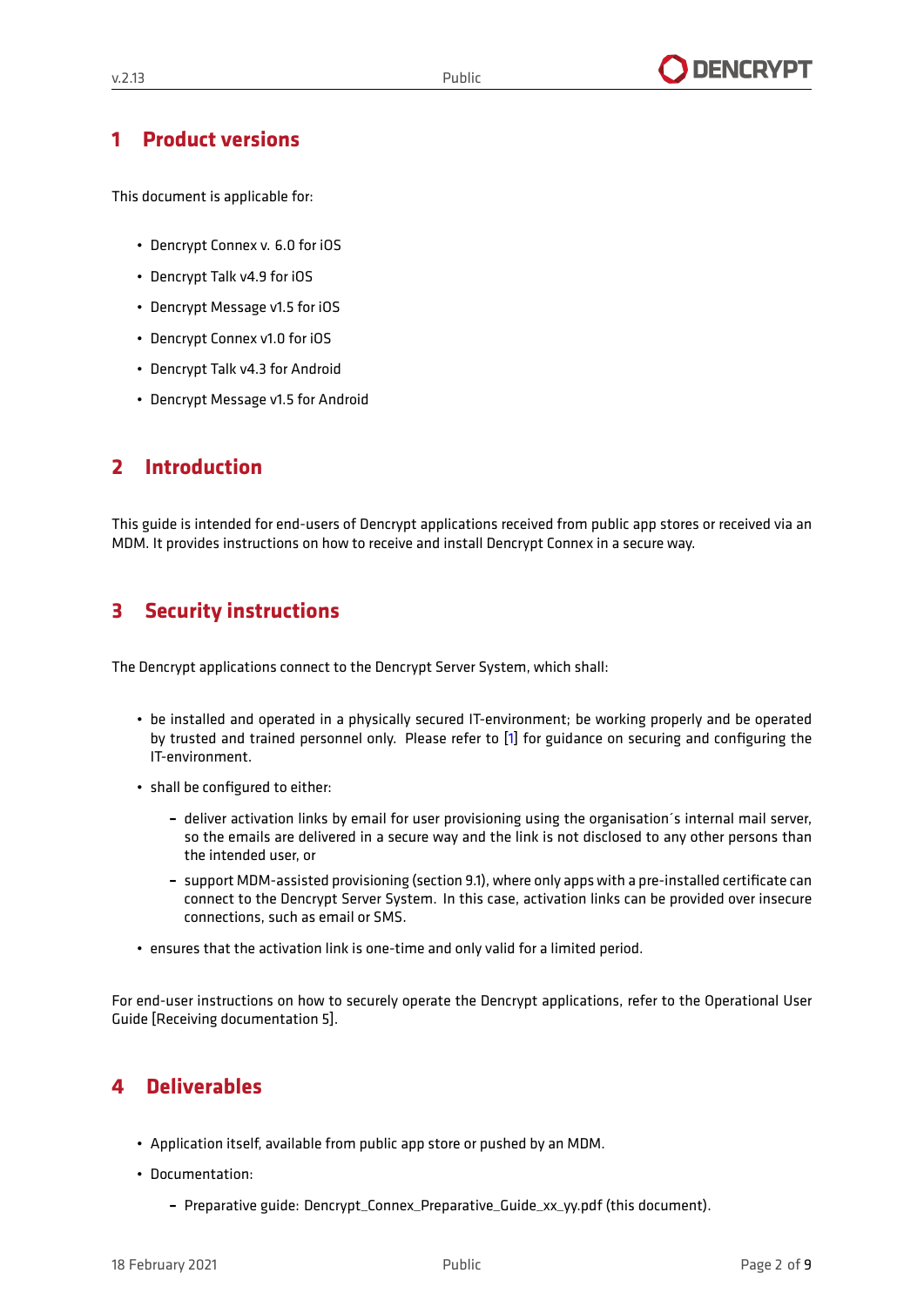#### **–** Operational User Guide: Dencrypt\_Connex\_Operational\_User\_Guide\_xx\_yy.pdf.



Figure 1: Distribution options.

The Private App store is accessed by the Custom App catalogue of the Apple Business Manager (ABM). The ABM replaces the Apple Volume Purchase Program (VPP).

<span id="page-3-0"></span>The documentation components are available for download from <https://www.dencrypt.dk/downloads>, which also contains links to the application on the public appstores.

### **5 Receiving documentation**

The end-user shall be familiar with both documents and have understood the security instructions before taking the application into use.

#### **Receive documentation**

- Step 1: Download the user guides from <dencrypt.dk/downloads> or receive them from the system administrator.
	- (a) Dencrypt\_Connex\_Preparative\_Guide\_xx\_yy.pdf (this document)
	- (b) Dencrypt\_Connex\_Operational\_User\_Guide\_xx\_yy.pdf
- <span id="page-3-1"></span>Step 2: Verify that the documentaion applies for the intended application, platform and version. This information is available from Product Versions section.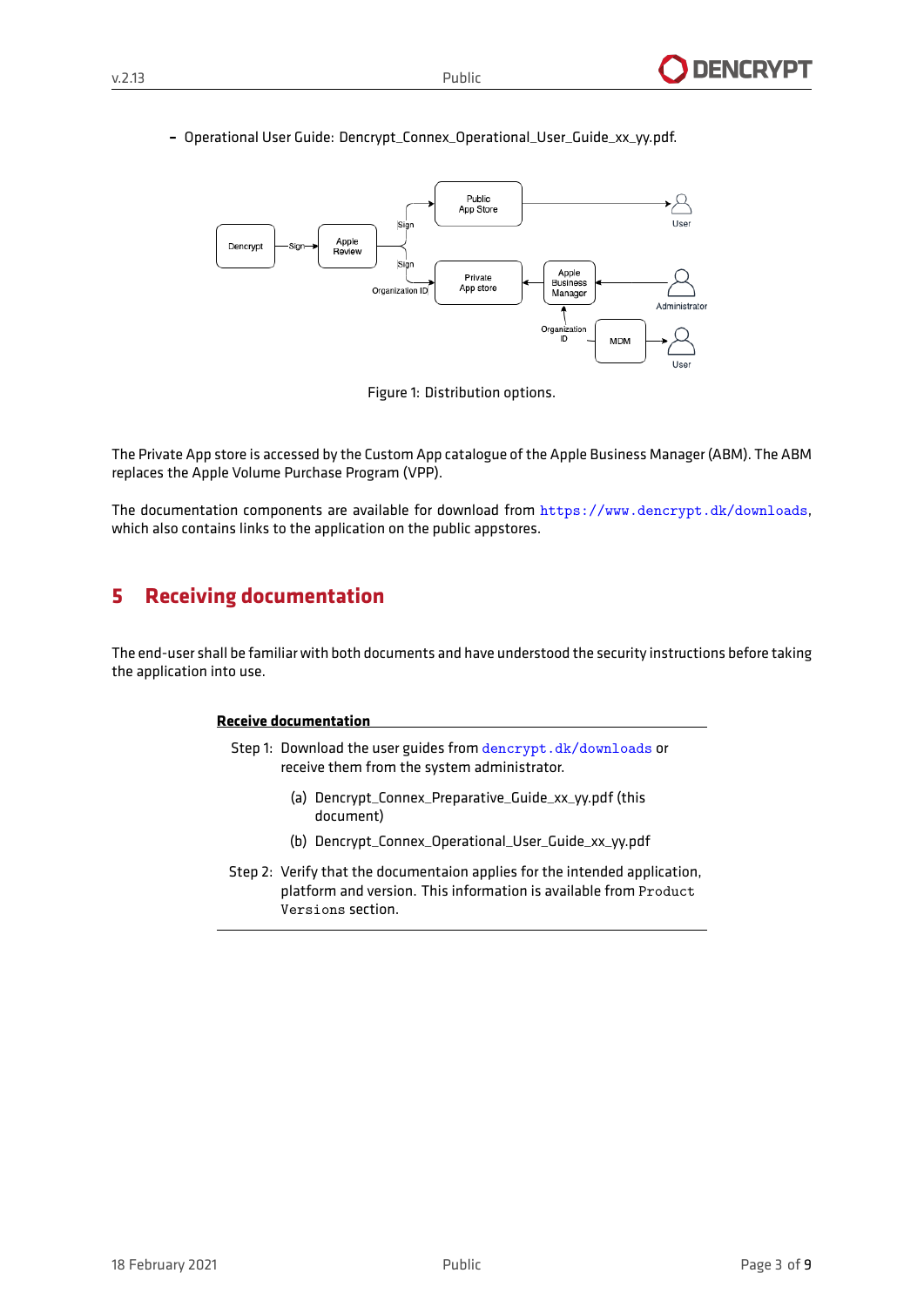# **6 Receive applications from public app stores**

#### **First time installation**

- Step 1: Locate the application in the public app store by searching the application name or use the links from <dencrypt.dk/downloads>.
- Step 2: Verify that the version number in the app store matches the version number published on <dencrypt.dk/downloads>.
- Step 3: For iOS: Tap Get to download and install the app.
- Step 4: For Android: Tap Get (iOS) or Install (Android) to download and install the app. Only the latest version is available.
- Step 5: Complete the activation process as described in the Operational User Guide.

Once installed, the app is per default updated automatically, when a new version becomes available on the public appstores. Dencrypt will notify system administrators of any new version, which in turn will notify the end-users.

<span id="page-4-0"></span>The application version can always be verified from the Settings menu in the application. Refer to the Operational user guide for details.

### **7 Receive applications from a B2B appstore**

<span id="page-4-1"></span>Applications may also by published as a custom application by Apple Business Manager [\[5\]](#page-8-2) or Android Enterprise [\[7\]](#page-8-3) for integration with a Mobile Device Management system, which in turn distributes the application to the end-users.

# **8 Link a Dencrypt application to an MDM**

Dencrypt does not provide the MDM-system nor recommend specific models or vendors. Therefore, the installation guide is informative and provides general guidance for a secure installation. For specific instructions, please refer to the user manual of the MDM-system.

<span id="page-4-2"></span>This section is intended for system administrators distributing Dencrypt applications via an MDM.

### **8.1 Prerequisites**

The following preconditions regarding the MDM shall be observed before installing and taking the Dencrypt applications into use:

- The MDM-system shall be configured to accept iOS and Android applications.
- End-user devices shall be enrolled to the MDM-system in supervised mode. The devices shall be company owned.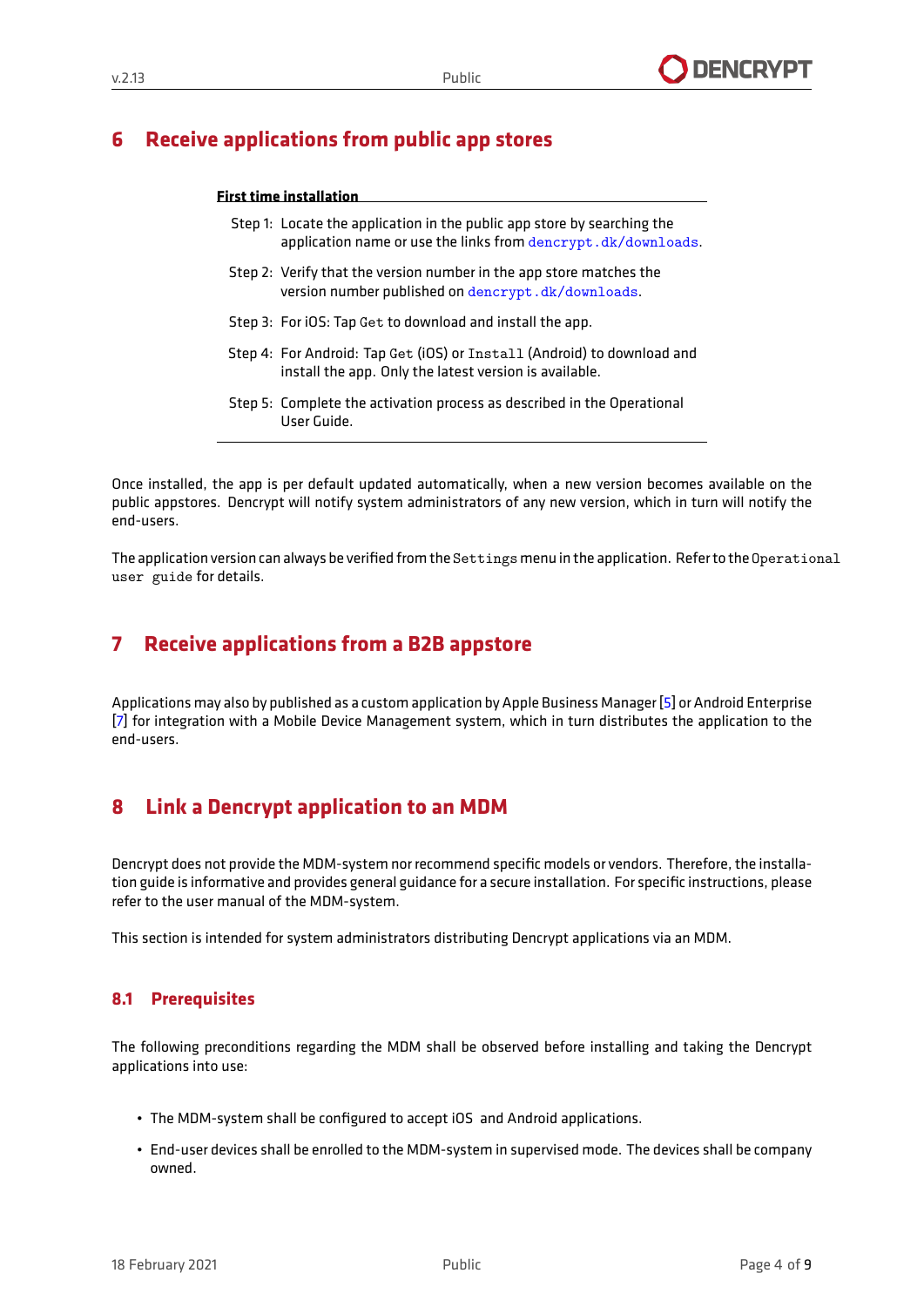- **–** Apple Bussines Manager allows to automatize device enrolment at first power-on of an iOS device. Please contact your iOS device reseller for details about device assignment which replaces Device Enrollment Deployment (DEP) [\[5\]](#page-8-2).
- **–** Android Enterprise allows both company-owned and BYOD enrolment scenarios, where both requires a work profile on a managed Google Play app store<sup>[\[7\]](#page-8-3)</sup>, [\[8\]](#page-8-4).
- For provisioning, each end-user device shall have an email account to which emails can be sent securely.
- Depending on local security policy:
	- **–** Provisioning may also be performed using QR-codes.
	- **–** Provisioning may also be performed using SMS.
	- **–** MDM-assisted provisioning (section [9.1\)](#page-7-1) may be deployed to provision over non-secure email or SMS.
- Ensure that the MDM device policy requires encrypted backups.
- Ensure that the MDM system preserves the version number.

### <span id="page-5-0"></span>**8.2 Receiving a custom application from Apple Business Manager**

The following actions are required to get a custom Dencrypt application through the Apple Business Manager.

#### **Receive an application from Apple Business Manager**

- Step 1: Enrol for the Apple Business Manager [\[5\]](#page-8-2)
- Step 2: Provide the Organization ID of the Apple Business Manager to Dencrypt.
- Step 3: Deploy an MDM system which accesses the Custom App catalogue of the Apple Business Manager.

The following sections describes the steps in more detail.

#### • **Enrolment to Apple Business Manager**

Apple Business Manager [\[5\]](#page-8-2) offers corporate customers to automate device deployment, purchase, and distribute content. The Customer organisation must sign-up for the Apple Business Manager. Please refer to [\[6\]](#page-8-5) for more information about Apple Business Manager enrolment.

#### • **Provide Apple Business Manager Organization ID.**

When Dencrypt distributes the custom application through Apple, the customer's Apple Business Manager Organization ID specifies the receiver of the custom application. It is possible to share a custom application between several organisations by relating multiple Organization IDs to the same custom application. An application cannot be published on both on the public Appstore and the Custom App catalogue in the Apple Business Manager.

#### • **Deploy an MDM System with Apple Business Manager.** The MDM system shall be associated with the Apple Business Manager account by downloading an Apple Business Manager token which needs to be imported to the MDM.

### <span id="page-5-1"></span>**8.3 Receiving a B2B applications from Android Enterprise**

The following actions are required to get a Android B2B Dencrypt applications through managed Google Play.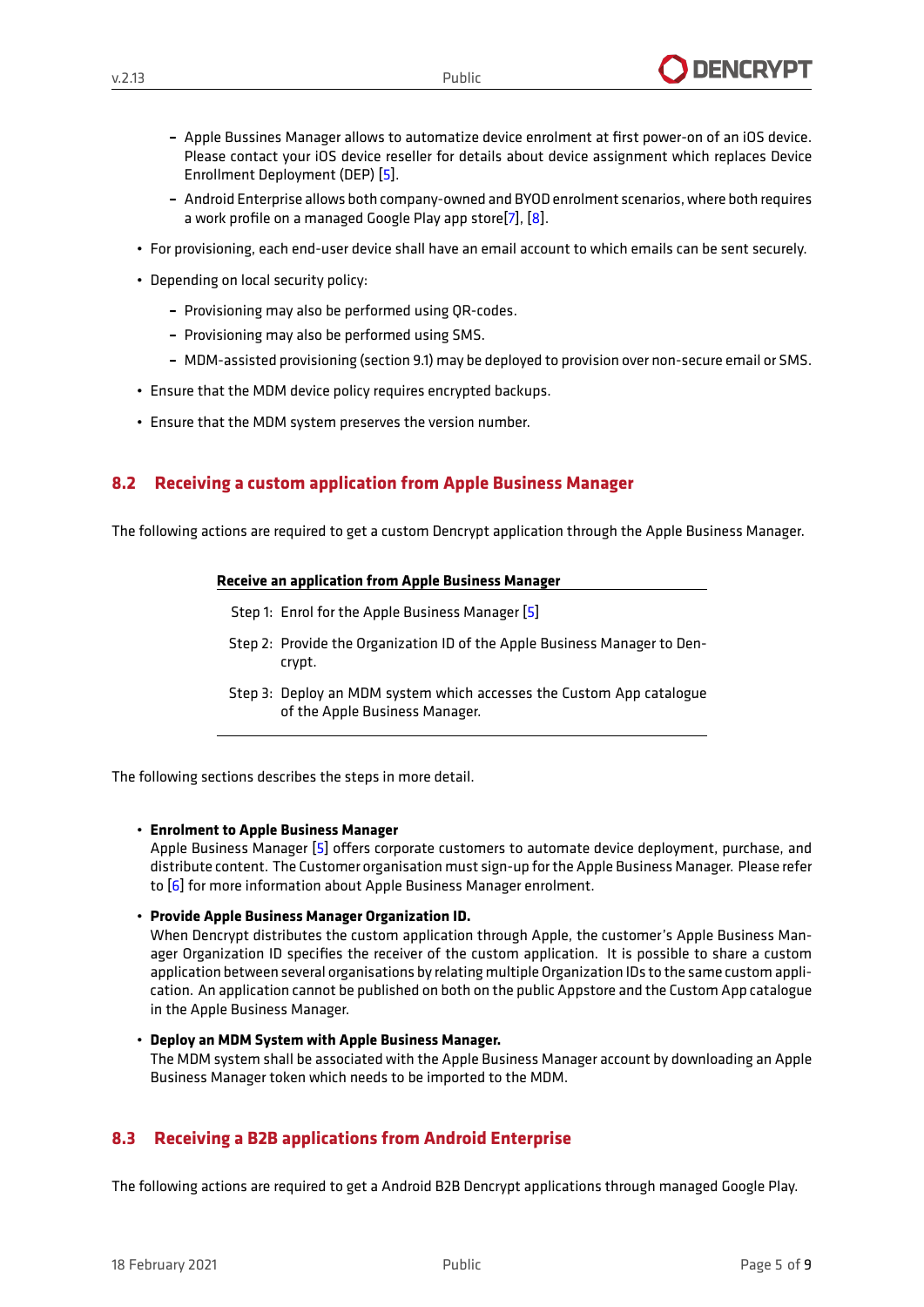#### **Receive an application from Android Enterprise**

- Step 1: Enrol for a managed Google Play account for the organisation [\[7\]](#page-8-3)
- Step 2: Provide the Organisation ID to Dencrypt.
- Step 3: Provide Dencrypt with information for possible customizations of the Dencrypt application (optional).
- Step 4: Deploy an MDM system where the managed Google Play account is used to sign into the B2B app store.

### <span id="page-6-0"></span>**8.4 Installation guidelines**

These sections provide guidelines for a secure installation or update of the Dencrypt applications to the organization's MDM-system and for distributing the application to end-users. Most modern MDM-systems have automated procedures for installing and updating an app. Hence some of the actions listed in these guidelines may be inherently performed by the MDM-system.

#### **8.4.1 Installation and deployment - iOS**

Once the Dencrypt custom applications are published by Apple, the following steps are required by the system administrator to install and deploy the app to end-users (please refer to the MDM manual for details):

#### **Install and deploy iOS applications**

- Step 1: Add the app to the MDM-system. Only the latest version of the app is available.
- Step 2: Verify the application name and version against the Dencrypt email notification.
- Step 3: Push the app to end-users. It is recommended to enable automatic updates to ensure that end-users always have the latest app version.
- Step 4: Verify that end-users have the correct application version installed. This can usually be verified by examining the device details from the MDM.
- Step 5: Repeat 2-4 for updating an existing application.

#### **8.4.2 Customer root certificate**

By default, a Dencrypt application applies only a Dencrypt root certificate. In case, the Dencrypt Server System applies a Customer provided root certificate, the MDM shall push a new set of root certificates to the applications. The MDM distributed root certificate(s) replace the application pre-installed Dencrypt root certificate.

<span id="page-6-1"></span>The root certificates are pushed by the MDM when deploying Managed Configuration of the MDM controlled application. MDM vendors may require a configuration file in XML format or generates it based on given keyvalue pairs. The technical Dencrypt contact assists your organisation to format and wrap the organisation's root certificates accordingly.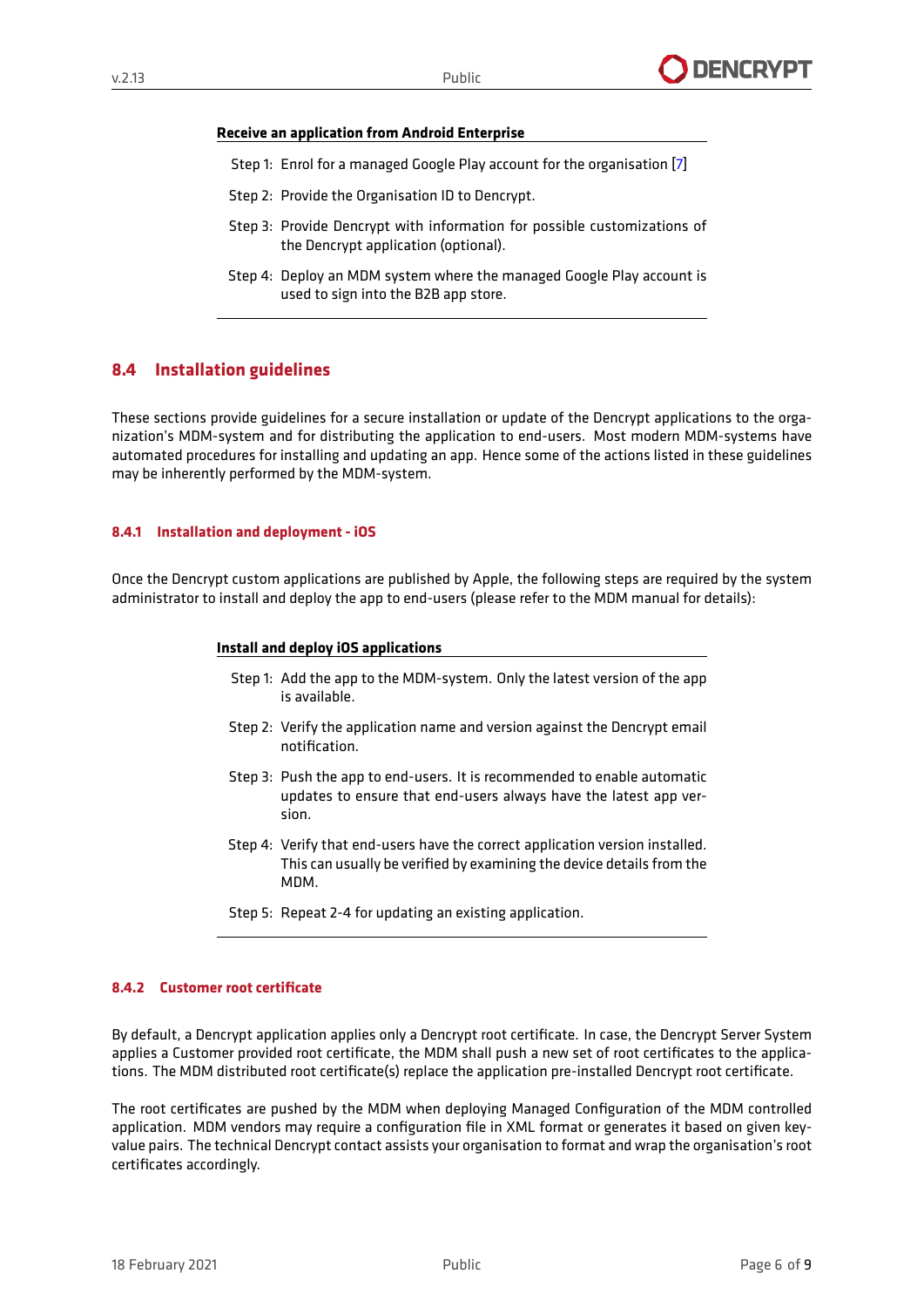### **8.5 Installation and deployment - Android**

Once the Dencrypt applications are published by Google, the following steps are required by the system administrator to install and deploy the app to end-users (please refer to the MDM manual for details):

#### **Install and deploy - Android applications**

- Step 1: Add the app to the MDM-system. Only the latest version of the app is available.
- Step 2: Verify the application name and version against the Dencrypt email notification.
- Step 3: Push the app to end-users. It is recommended to enable automatic updates to ensure that end-users always have the latest app version.
- Step 4: Verify that end-users have the correct application version installed. This can usually be verified by examining the device details from the MDM.
- Step 5: Repeat 2-4 for updating an existing application.

#### **8.5.1 Customer root certificate**

<span id="page-7-0"></span>Customer Provided Root Certificates are currently not supported by Dencrypt's Android applications.

# **9 Provisioning**

The Dencrypt applications are not activated before the end-user has completed the provision process.

The system administrator will create the user in the Dencrypt Server System and send an invitation email or SMS with an activation link (URL or QR-code). The end-user opens the email on the target device and taps the activation link to start the provisioning of the target device. The application will receive and install the configuration settings and phonebook. This may take a couple of minutes. Once completed, the application is ready for use. The activation-link can be used only once and will expire after a time period.

**The activation link shall be delivered in a secure way using an encrypted email connection through a mail server controlled by the customer. If the invitation link is delivered in any other way, do not activate the link and contact your system administrator.**

<span id="page-7-1"></span>Refer to the Security Instructions in the Dencrypt Server System - Operational User Guide for secure enrollment of end-users.

### **9.1 MDM-assisted provisioning**

Provisioning requires a secure distribution of the activation link, e.g. the invitation mail is received by secure mail on the device. To comfort the initial setup of the Dencrypt applications, the provisioning connection is secured by a provisioning client certificate distributed by the MDM. Once the iOS device is enrolled to the MDM, and the MDM is configured to push the provisioning client certificate  $[4]$ , the activation link can be distributed on unsecure channels such as SMS.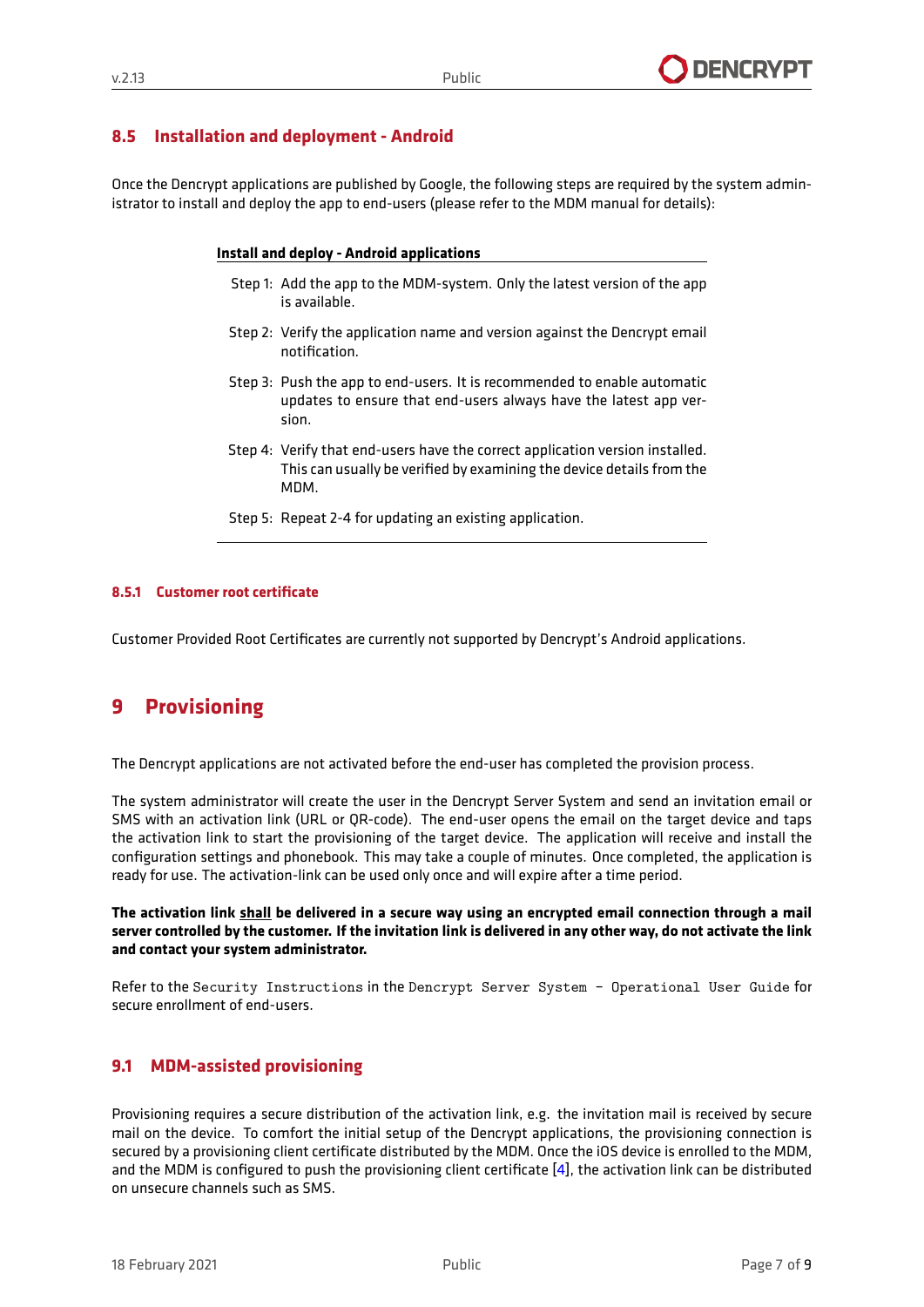

The provisioning client certificate and key pair are pushed by the MDM when deploying Managed Configuration of the MDM controlled application. MDM vendors may require a configuration file in XML format or generates it based on given key-value pairs. The technical Dencrypt contact assists your organisation to format and wrap the provisioning client certificate and key pair accordingly.

<span id="page-8-0"></span>MDM-assisted provisioning is currently supported by Connex iOS only.

### **10 Dencrypt Technical Support**

Dencrypt technical support can be reached on:

- **Dencrypt Support portal:** <https://servicedesk.dencrypt.dk/servicedesk/customer/portal/1>
- **Email:** support@dencrypt.dk
- **Phone:** +45 7211 7911

### **References**

- <span id="page-8-1"></span>[1] Dencrypt, Dencrypt Server System - Preparatory guide and hosting requirements
- [2] Dencrypt, Operational User Guide Dencrypt Talk
- [3] Dencrypt, Operational User Guide Dencrypt Server System
- <span id="page-8-6"></span>[4] Dencrypt, MDM-assisted provisioning
- <span id="page-8-2"></span>[5] Apple,Getting Started Guide Apple Business Manager,[https://www.apple.com/business/docs/](https://www.apple.com/business/docs/site/Apple_Business_Manager_Getting_Started_Guide.pdf) [site/Apple\\_Business\\_Manager\\_Getting\\_Started\\_Guide.pdf](https://www.apple.com/business/docs/site/Apple_Business_Manager_Getting_Started_Guide.pdf).
- <span id="page-8-5"></span>[6] Apple, Distributing Custom Apps,<https://developer.apple.com/custom-apps/>.
- <span id="page-8-3"></span>[7] Google, Android Enterprise, [https://www.android.com/intl/en\\_uk/enterprise/management/](https://www.android.com/intl/en_uk/enterprise/management/).
- <span id="page-8-4"></span>[8] Google, Android Enterprise Overview, [https://developers.google.com/android/work/](https://developers.google.com/android/work/overview) [overview](https://developers.google.com/android/work/overview).